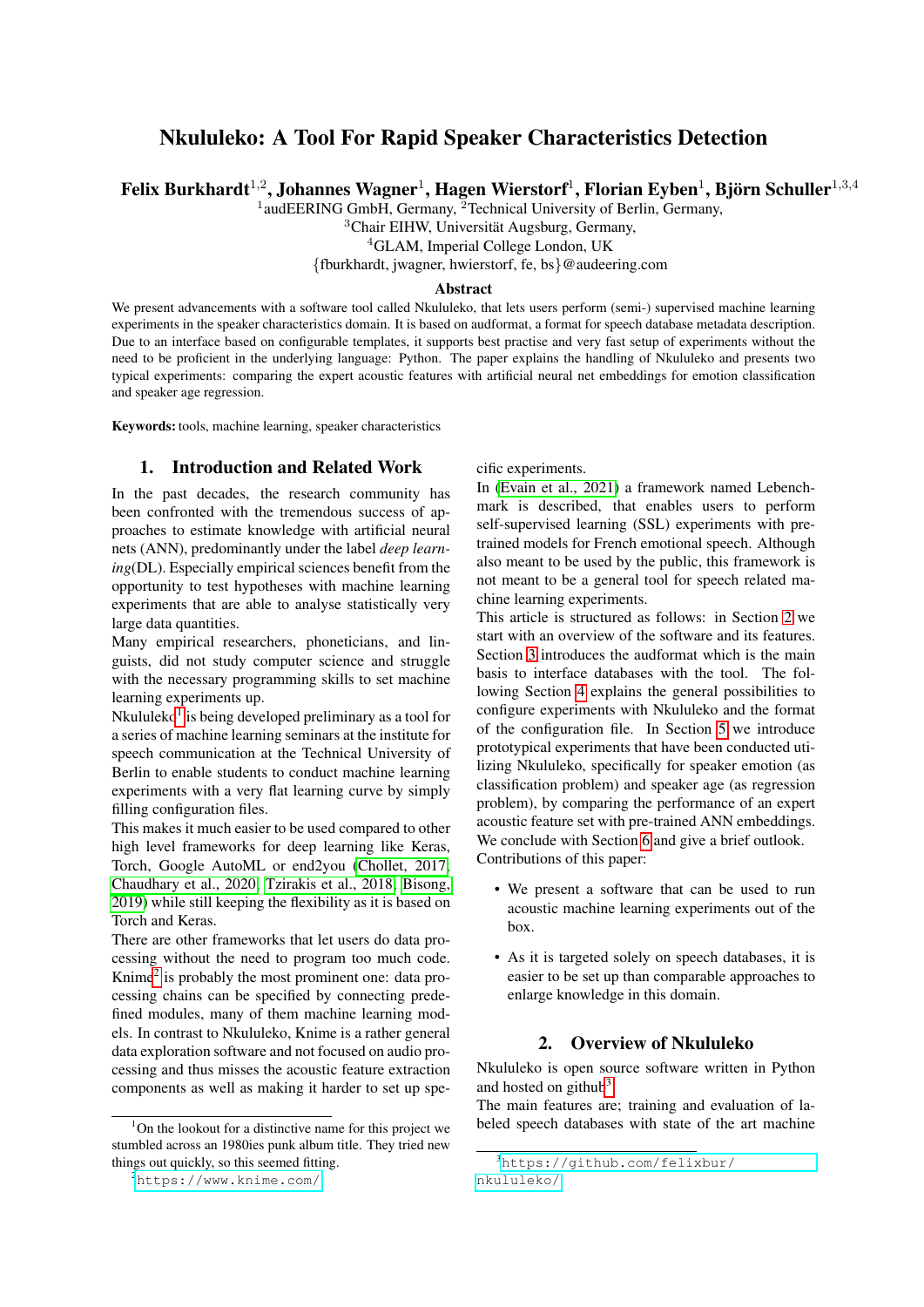

<span id="page-1-1"></span>Figure 1: Class architecture of Nkululeko

learning approaches and acoustic features extractors, a live demonstration interface and the possibility to store databases with predicted (aka "weak") labels for semisupervised learning.

The data management is based on audformat, as explained in Section [3,](#page-1-0) but a simpler CSV formalism is also supported. Basically, to be used by Nkululeko, the data format should include the audiofile path, a speaker id, a sex label, and a task specific label. Here is an example for a database labeled with emotion:

$$
x / sample . wav , s1 , female , happy
$$

. . .

or with age:

 $x / sample$ . wav, roger, male, 45 . . .

In Figure [1,](#page-1-1) a broad overview of the Nkululeko architecture is given. It consists of a central "experiment" class which can combine a set of acoustic features with machine learning classifiers and regressors. The specific feature sets are described in Section [4.3](#page-2-1) and the classifiers/regressors (aka "models") are detailed in Section [4.4.](#page-3-0)

A central "Runmanager" class is responsible for actually running the experiments for several runs (repetitions) and epochs (updates of the trained model). When done, a "Reporter" is delivered that provides for textual and visual output.

All the parameters of an experiment are stored in the

global "Config" class as well as utility functions used throughout the code and the label encodings.

A special "Scaler" class provides for several scaling methods, like z-transformation or speaker normalization.

These classes can be used in own code, but it is generally not necessary for users to program in Python, as they can simply call ready-made python scripts that are provided with the distribution. The users then describe the nature of their experiments entirely in the configuration file, as described in Section [4.](#page-2-0)

#### 3. The audformat Package

<span id="page-1-0"></span>*audformat*[4](#page-1-2) defines an open format for storing media data, such as audio or video, together with corresponding annotations. The format was designed to be universal enough to be applicable to as many use cases as possible, yet simple enough to be understood easily by a human and parsed efficiently by a machine.

A database in *audformat* consists of a header, which stores information about the database (source, author, language, etc.) the type of media (sampling rate, bit depth, etc.), the raters (age, mother tongue, etc.), the schemes (numerical, categories, text, etc.), and the splits (train, test, etc.). It also keeps reference of all tables that belong to the database, which hold the actual annotations and are stored in separate files in text and/or binary format.

<span id="page-1-2"></span><sup>4</sup>[https://audeering.github.io/](https://audeering.github.io/audformat/) [audformat/](https://audeering.github.io/audformat/)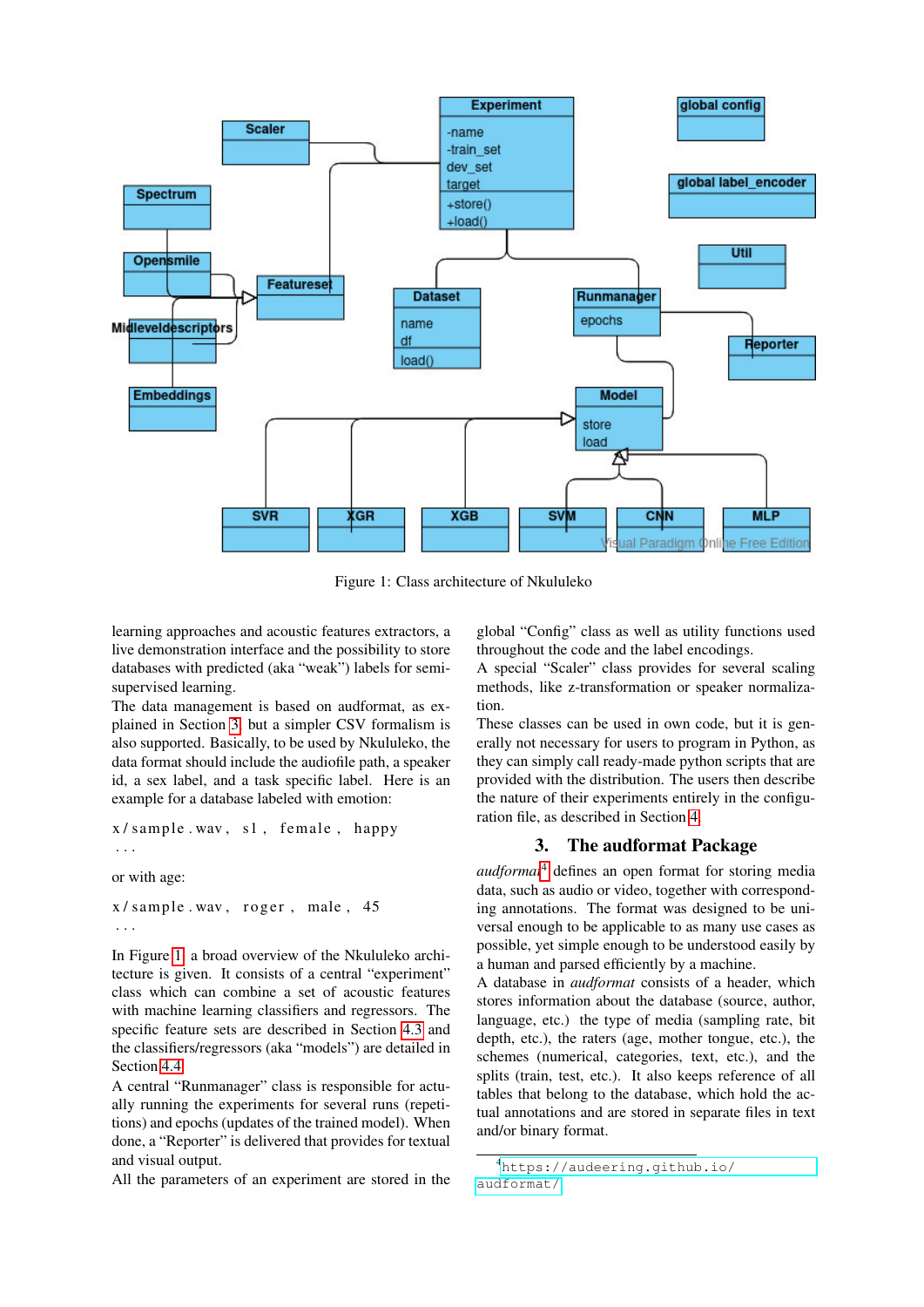A corresponding Python implementation<sup>[5](#page-2-2)</sup> provides tools to access the data, create statistics, merge annotations, and search / filter information.

### 4. The Configuration File

<span id="page-2-0"></span>An experiment in Nkululeko is specified by a configuration file. The distribution contains several examples and a document that explaines all the options that are currently available with Nkululeko<sup>[6](#page-2-3)</sup>, but we will discuss the central aspects here.

There is also a blog series on the usage of Nkululeko<sup>[7](#page-2-4)</sup>. The configuration file consists of a set of key-value pairs that are organized into four sections, which are discussed in the following subsections. Almost all keys have default values so they don't have to be specified.

### 4.1. EXP (Experiment) Section

A global section to set up the root experiment folder, specify the number of runs (to average over diverging results per random initialization) and epochs, and generally distinguish classification from regression experiments.

Additionally, the folder names to store results in textual and visual form, trained models and database split sets for training and evaluation, are specified here.

### <span id="page-2-5"></span>4.2. DATA (Databases) Section

This section deals with the database management. The most important parameters are the paths to the databases that should be used in the experiment. Additionally, one can specify whether predefined train and test sets should be used, or if the test set should be randomized with disjunct speaker set or if whole databases should be used as training versus test set. Of course partitions of databases can also be selected.

Here is a sample listing of a database section:

```
data bases = ['emodb', 'emovo']strategy = cross_dataemodb = / data / audb / emodb /emodb. split-stream = speaker.splitemodb. t e s t s p \text{lit} = 40
emodb. mapping =
   \{ 'anger': 'angingry', 'joy': 'happy', ... \}emovo = / data / audb / emovo /\text{te} \text{st} \text{s} = [\text{'emodb'}]trains = \lceil 'emovo' \rceiltarget = emotionlabels = ['angry', 'happy', 'neutral']
```
As can be seen, some of the values simply contain Python data structures like arrays or dictionaries. Within this example an experiment is specified to use 40% of the speakers of the German database "emodb"

as a test set and the whole Italian database "emovo" as a training set. To map the category labels, a mapping strategy is provided. For this specific experiment, not all categories (most acted databases contain five to seven emotion categories) are used but only a subset; *angry*, *happy*, *neutral*.

Furthermore, pre-defined test and training splits (see audformat, Section [3\)](#page-1-0) can be freely assigned as test and evaluation sets. Nkululeko outputs overview plots like the ones displayed in Figure [2.](#page-4-0)

For continuous data, the DATA section might include the following keys:

```
. . .
type = continuouslabels = ['20ies', '30ies', '40ies', ]'50 ies ', '60 ies ', '70 ies ', '80 ies ']
bins = [-1000, 30, 40, 50, 60,70 , 80 , 10000]
```
If *type* is set to "continuous" (while the experiment type is "classification"), even numerical data can be used with classifier algorithms (Section [4.4\)](#page-3-0) as it is binned prior to being processed further. The *labels* and *bins* keys are always required for continuous data, to plot the confusion matrices (see Section [4.5\)](#page-4-1).

## <span id="page-2-1"></span>4.3. FEATS (Acoustic Features) Section

Within the feature section the kind of acoustic parameters that should be extracted from the audio files are specified. A typical section might look like this.

```
type = xbowwith <math>cos = True</math>size = 1000assignments = 10\texttt{needs}-feature-extraction = True
scale = standard
```
The most important key is "type" because here the basic type of feature extractor is specified. The example above states several xbow specific parameters (see below: *with os*, *size* and *assignments*). *needs feature extraction* is a flag to tell Nkululeko that the features should be extracted even if already present, as the default is to re-use features. *scale* turns on feature scaling and *standard* means standard normalization, an alternative would be *speaker* to denote speaker scaling of the features.

We distinguish several kinds of feature types:

- expert features A usually smaller set of handpicked acoustic features like the 88 eGeMAPS [\(Eyben et al., 2015\)](#page-7-1) features or mid level descriptors [\(Reichel et al., 2020\)](#page-7-2).
- brute force features A very large set of acoustic features combining frame-based values with functionals, like the 6,373 features of the Compare 16 challenge [\(Schuller et al., 2016\)](#page-7-3). Of course a features selection step needs to follow. Mel spectro-

<span id="page-2-3"></span><span id="page-2-2"></span><sup>5</sup><https://pypi.org/project/audformat/> <sup>6</sup>[https://github.com/felixbur/](https://github.com/felixbur/nkululeko/blob/main/ini_file.md)

[nkululeko/blob/main/ini\\_file.md](https://github.com/felixbur/nkululeko/blob/main/ini_file.md)

<span id="page-2-4"></span><sup>7</sup>[http://blog.syntheticspeech.de/?s=](http://blog.syntheticspeech.de/?s=nkululeko) [nkululeko](http://blog.syntheticspeech.de/?s=nkululeko)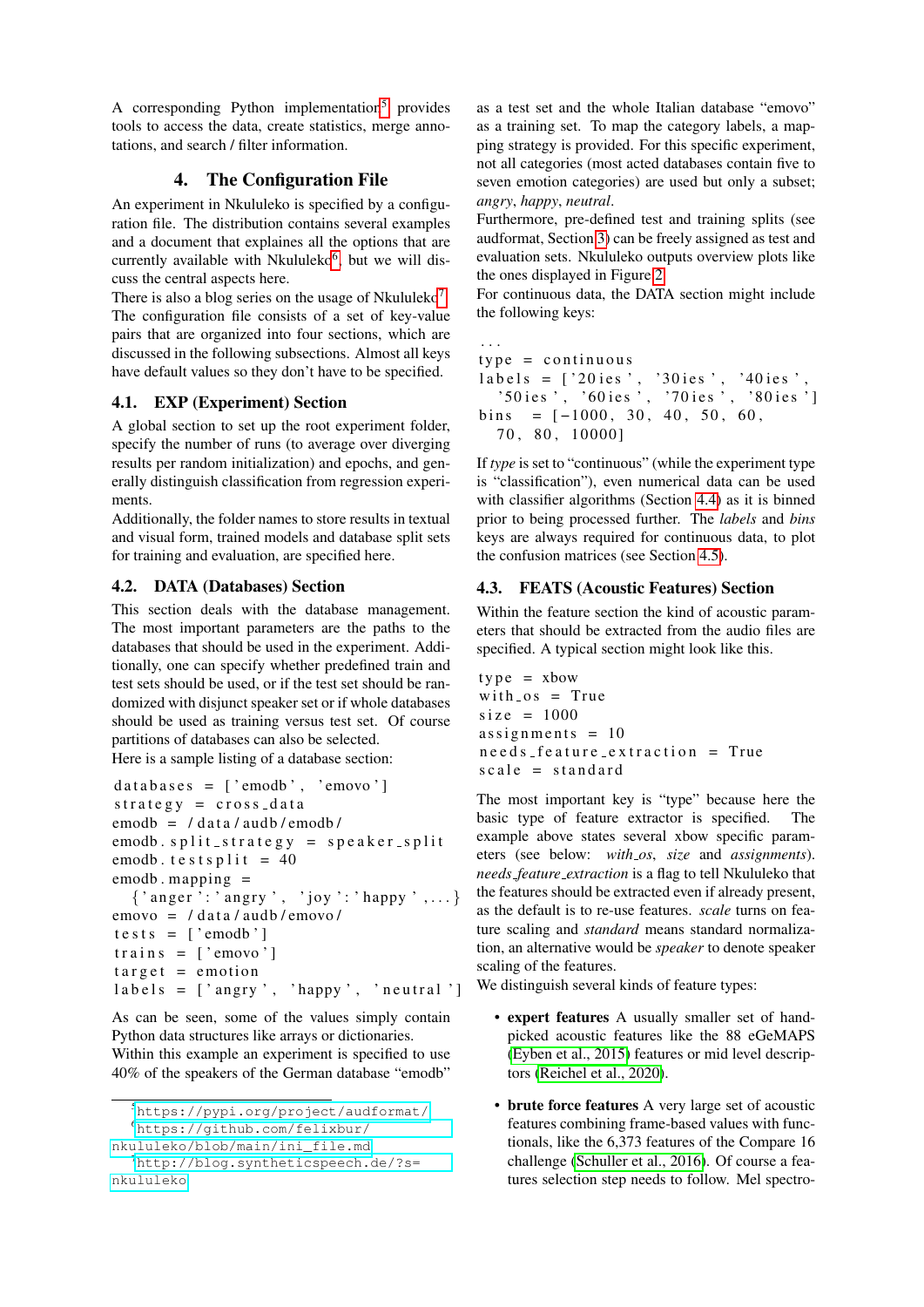grams could either be categorized here or as an input for the next category: learned features.

• learned features / embeddings. A way to do transfer learning with deep artificial neural networks. A large network gets trained with many hours of speech data and one of the deeper layers then used as an abstract representation of the raw audio samples. Of course, other deep learning techniques, like variational autoencoders (VAEs) or generative adversarial networks (GANs) that reduce dimensionality, also would fall into this category, but are currently not yet interfaced with Nkululeko.

Available values for the *type* key are:

- os: Opensmile [\(Eyben et al., 2010\)](#page-7-4) feature sets. They are based on frame based low level descriptors such as  $F_0$  combined by statistic functionals. The open source Python version of opensmile<sup>[8](#page-3-1)</sup> is being used and all available features sets can be specified. The default is the eGeMAPS set [\(Eyben](#page-7-1) [et al., 2015\)](#page-7-1), an expert set of 88 acoustic features. These features are being used in numerous articles in the literature as baseline features [\(Ringeval et](#page-7-5) [al., 2018;](#page-7-5) [Schuller et al., 2016;](#page-7-3) [Burkhardt et al.,](#page-6-5) [2021\)](#page-6-5) as they work reasonably well with many tasks and are easy to handle for most classifiers based on their small number.
- spectra A feature extractor that results in Mel spectrograms per speech file. This input transforms speech into images and is often used by Convolutional Neural Networks.
- mld: Mid level descriptors as described in [\(Re](#page-7-2)[ichel et al., 2020\)](#page-7-2). Based on Opensmile low level descriptors, a syllabification is performed and features describe suprasegmentals.
- xbow: OpenXBOW<sup>[9](#page-3-2)</sup> the Passau Open-Source Crossmodal Bag-of-Words Toolkit [\(Schmitt and](#page-7-6) [Schuller, 2017\)](#page-7-6), an approach to use Bag-of-words techniques, known from natural language processing (NLP) that counts basic elements, for audio processing. The audio words are based in this case again on Opensmile low level descriptors.
- trill TRILL embeddings [\(Shor et al., 2020\)](#page-7-7), meaning the penultimate layer of a deep neural network that has been trained with a triplet loss that distinguishes frames from the same speech file by those from different ones. TRILL has been trained on the speech tagged samples of the Audio Set database [\(Gemmeke et al., 2017\)](#page-7-8), which is about 2,793 hours of audio data and has been published

by Google. TRILL embeddings perform quite well for emotion classification, as shown in Section [5.2.](#page-6-6)

• wav2vec: Wav2Vec 2.0 [\(Baevski et al., 2020\)](#page-6-7) embeddings also use the penultimate layer of a pre trained deep neural network. This one has been trained by an approach to adopt the idea of the (again) NLP domain of word embeddings, that model semantics by aligning words that occur in similar environments, to the audio domain. Although Wav2Vec primarily targets speech recognition (ASR), it is well suited to model speaker characteristics as well, as shown in Section [5.1.](#page-5-1) There are several pre-trained versions that have been published by Facebook.

#### <span id="page-3-0"></span>4.4. MODEL (Classifier/Regressor Meta Parameters) Section

The MODEL section describes the classifier or regressor that should be used in the experiment. A typical section would look like this:

```
type = mlplayers = \{ '11' : 1024, '12' : 32 \}loss_function = 1-ccc
learing_rate = 0.001optimizer = adamdevice = cpu
```
This snippet specifies to use a a multi layer perceptron (MLP [\(Haykin, 1994\)](#page-7-9)).

The *layers* key specifies the number and size of hidden layers, it is the only key that has no default. The *loss function* is the most important parameter for an artificial neural network (ANN) as it specifies the way the net learns by computing a distance between prediction and ground truth. It defaults to "mean square error" (MSE) but in the example the concordance correlation coefficient (CCC) [\(Lin, 1989\)](#page-7-10) is used, which works well for regression problems and has been implemented within Nkululeko.

The *learning rate* is a weight factor for the updates during training and the *optimizer* specifies the algorithm to enhance the gradient descent. Currently, the defaults of the Torch framework are being used. *device* denotes the processor on the machine, either "cpu" or some "gpu" instance.

Here is an example of a model section using a XG-Boost classifier [\(Chen and Guestrin, 2016\)](#page-6-8). This classifier is basically a very sophisticated algorithm based on classification trees and has been working quite well in many of our experiments [\(Burkhardt et al., 2021\)](#page-6-5), so we used it as a baseline in the experiments described in Section [5.](#page-5-0)

```
type = xgbtuning_params =[' subsample ', ' n_estimators ',
  ' max_depth ' ]
```
<span id="page-3-1"></span><sup>8</sup>[https://github.com/audeering/](https://github.com/audeering/opensmile-python) [opensmile-python](https://github.com/audeering/opensmile-python)

<span id="page-3-2"></span><sup>9</sup><https://github.com/openXBOW/openXBOW>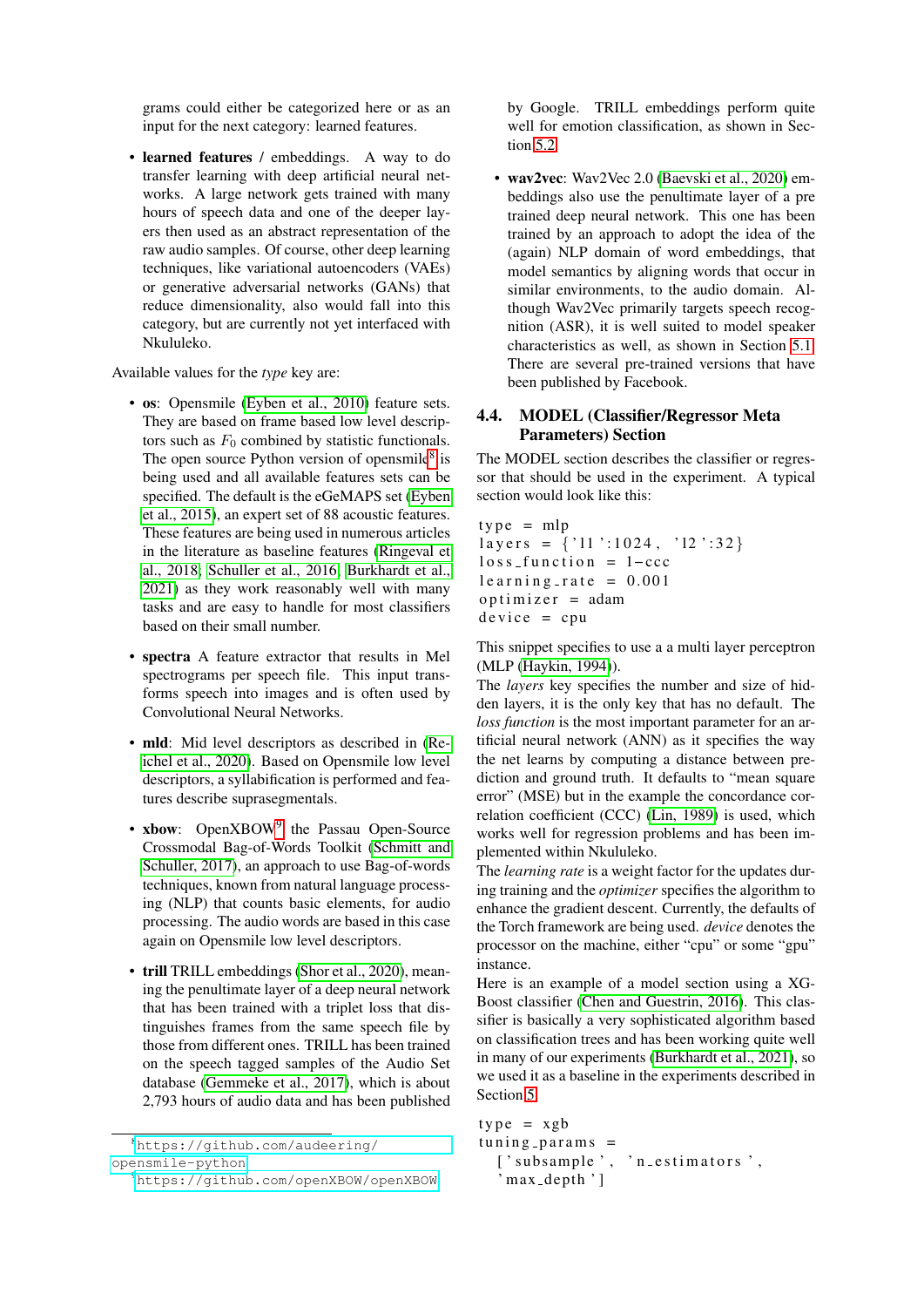$scoring = recall_macc$ subsample =  $[.5, .7]$  $n_e$  e stimators =  $[50, 80, 200]$  $max_{\text{depth}} = [1, 6]$  $class = weight = 1$ 

If the *tuning params* key is filled, Nkululeko will perform a five fold cross optimization of the specified classifier or regressor parameters (using the underlying Scikit-learn functionality [\(Pedregosa et al., 2011\)](#page-7-11)). The individual tuning parameter options must then be specified as own keys, like shown in the example. *class weight* turns on the Scikit-learn class weight optimization for unbalanced data by weighting sparse categories higher than frequent ones.

Here is a brief description of the possible types of models that are currently implemented:

- svm: Support Vector Machine [\(Cortes and Vap](#page-6-9)[nik, 1995\)](#page-6-9). A very well known algorithm motivated by subdividing meta planes in the feature space. We use (again) the Scikit-learn implementation.
- svr: Support Vector Regression. Like SVM but for continuous labels.
- xgb: XG-Boost. As described above.
- xgr: XG-Regression. The regressor version of XG-Boost.
- mlp: Multi-Layer-Perceptron for classification. As described above.
- mlp reg: Multi-Layer-Perceptron for regression.
- cnn: Convolutional neural network [\(Lecun and](#page-7-12) [Bengio, \)](#page-7-12). A different approach to deep neural nets that utilizes kernel functions from the computer vision domain to drastically reduce the size of the hidden layers and model local phenomena. Not yet in the open source version.

#### <span id="page-4-1"></span>4.5. PLOT (Plotting Options) Section

One of the most important issues in data processing is visualization. Within Nkululeko, therefore plots have an own section in the configuration. Here are some possibly keys for the section:

- plot epochs: A flag to activate confusion matrix plotting (like the ones shown in Figures [4](#page-5-2) and [5\)](#page-5-3) for each epoch. The ultimate result will always be plotted. Confusion matrices are also plotted for continuous data / regression problems by binning the data according to the bins stated in the DATA section (see Section [4.2\)](#page-2-5).
- plot anim progression: Generate an animated gif from the epoch plots to visualize the progress while the training updates the weights. The frame rate can be specified as well.



<span id="page-4-0"></span>Figure 2: Distribution of categories and speaker sex for training (EmoDB, left) and test (Polish, right) samples for the acted emotions classification experiment



<span id="page-4-2"></span>Figure 3: Distribution of speaker age for training (left) and test (right) samples for the age regression experiment

- plot epoch progression: Plot the progression of test, train and loss results over epochs, like shown in Figures [4](#page-5-2) and [5,](#page-5-3) right hand side.
- plot best model: Search for the best performing model and plot it's confusion matrix. All results are also stored in textual form and the best results per run can be compared.
- value counts: Plot class and sex distribution statistics for each database and the training / evaluation splits. Examples are Figure [2](#page-4-0) and [3](#page-4-2)
- tsne Generate a t-distributed stochastic neighbor embedding (t-SNE) plot [\(van der Maaten and Hin](#page-7-13)[ton, 2008\)](#page-7-13). This is sometimes a very good way to asses whether the features can explain the labels at all: reduce the dimensionality of the features to two and color the data dots according to category.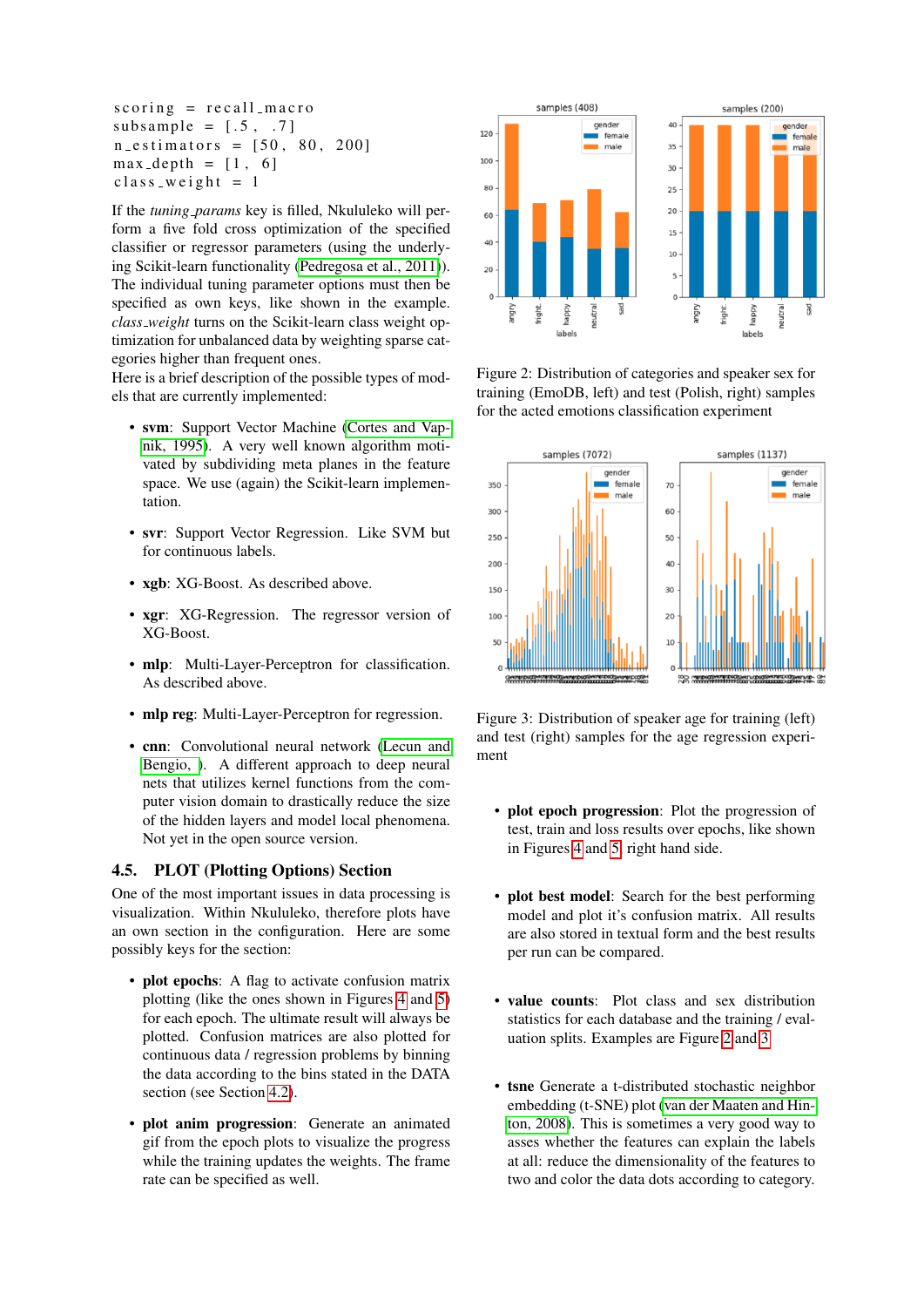

<span id="page-5-2"></span>Figure 4: Confusion matrices for an XGB classifier with eGeMAPS opensmile features and a MLP classifier using Wav2Vec 2.0 embeddings. Training set is a German acted database, the evaluation set a Polish one. Right figure: evolution of performance during epochs for the MLP classifier.



<span id="page-5-3"></span>Figure 5: Confusion matrices for an XGR regressor with eGeMAPS opensmile features and a MLP regressor using TRILL embeddings (binned to categories). Test and training sets are speaker disjunct random (short) samples of German parliament speeches. Right figure: evolution of performance during epochs for the MLP classifier.

## <span id="page-5-0"></span>5. Experiment Conducted with Nkululeko

To illustrate typical use of Nkululeko, we describe here two experiments. The first one deals with classification of prototypical emotional expression, the other one with regression of age in years.

#### <span id="page-5-1"></span>5.1. Cross Database Classification of Prototypical Emotional Expression

For this experiment we used two comparable databases from the literature: EmoDB [\(Burkhardt et al., 2005\)](#page-6-10) and the Polish Emotional Database (Powroźnik, 2017). Both include samples from actors portraying basic emotions with uniform text material of non-emotional semantics.

To demonstrate the abilities of Nkululeko, we contrast two runs, one using a linear classifier with expert features and one using an artificial neural network (ANN) with learned features. As a cross database experiment we chose Polish to be the test set (Figure [2,](#page-4-0) right hand side) as it is the smaller database (8 speakers) and EmoDB (German, Figure [2,](#page-4-0) left hand side) as the training data set (10 speakers).

The two approaches:

- A) Using XG-Boost classifier (see Section [4.4\)](#page-3-0) and the eGeMAPS acoustic feature set (see Section [4.3\)](#page-2-1).
- B) Using a MLP classifier (see Section [4.4\)](#page-3-0) and the Wav2vec embeddings as features (see Section [4.3\)](#page-2-1). In Nkululeko, the user has to specify the path to a local Wav2Vec 2.0 model. We used the one accessible at hugginface<sup>[10](#page-5-4)</sup> that has been pre trained with 300 hours of speech data from Libri Speech [\(Panayotov et al., 2015\)](#page-7-15), Common Voice [\(Ardila et al., 2020\)](#page-6-11) and Switchboard [\(Godfrey et](#page-7-16) [al., 1992\)](#page-7-16).

The results are shown in Figure [4](#page-5-2) as confusion matrices. Both approaches result in an unweighted average recall (UAR) clearly above chance level (equals .2, as the classes are evenly distributed). As expected, the approach B) that uses transfer learning (see Section [4.3](#page-2-1) for the discussion on Wav2vec) performs clearly better

<span id="page-5-4"></span><sup>10</sup>[https://huggingface.co/facebook/](https://huggingface.co/facebook/wav2vec2-large-robust-ft-swbd-300h) [wav2vec2-large-robust-ft-swbd-300h](https://huggingface.co/facebook/wav2vec2-large-robust-ft-swbd-300h)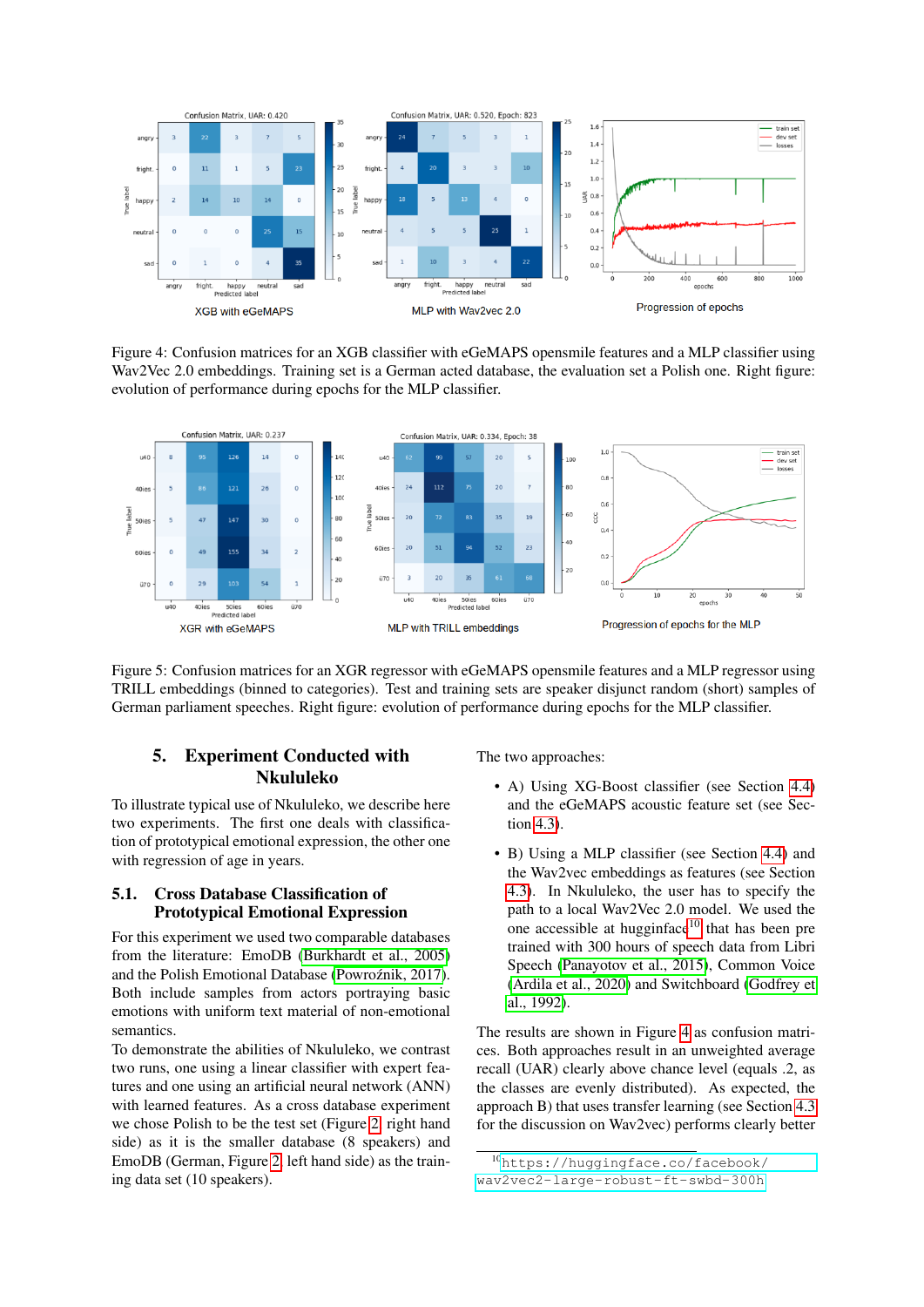than the approach using eGeMAPS features. Of course a real comparison should have used the same classifier, but this experiment mainly shall demonstrate Nkululeko features. As can be seen in the epoch progression (right hand in Figure [4\)](#page-5-2), the model does not need a 1000 epochs to converge, but sometimes a chance weight configuration in the ANN leads to UARs above average. It is to be suspected that this overfits on the specific test set.

Nkululeko prints the UAR per confusion plot on top of the figure as seen in Figure [4.](#page-5-2) The result for the MLP trained (this can be seen as a kind of fine-tuning actually) with Wav2Vec 2.0 embeddings is with .52 10 % over the baseline (.42).

#### <span id="page-6-6"></span>5.2. Comparing Expert Features and Embeddings for Age Regression

To demonstrate a regression experiment, we describe here a second investigation. The data in this case is a small set of speeches from the German parliament $11$ . The speeches of 593 politicians were segmented with a voice activity detection (VAD) approach. This results into short speech samples of about 3-5 seconds length. About 20 samples per speaker were then collected for a database. The age span is between 29 and 81 but very old and very young persons are sparse. We selected an evaluation split for the age groups so that the decades are nearly balanced, The rest of the data has been used for training, the corresponding distributions are shown in Figure [3.](#page-4-2)

We performed again two experiments using different approaches:

- A) Using XGR (XG-Boost regression, see Section [4.4\)](#page-3-0) and the eGeMAPS acoustic feature set (see Section [4.3\)](#page-2-1) is being used as baseline.
- B) Using a MLP classifier (see Section [4.4\)](#page-3-0) and the TRILL embeddings as features (see Section [4.3\)](#page-2-1).

The results are shown in Figure [5.](#page-5-3) As stated above machine learning results in Nkululeko are always visualized as confusion matrices, even when the data is continuous. In this case, we binned the data to the age decades that are present in our data.

Table [1](#page-6-13) displays the CCC and Pearson's correlation coefficient (PCC) results. As confirmed by the confusion matrices, the performance more than doubled with the MLP using pre trained TRILL embeddings. In the right hand side of Figure [5\)](#page-5-3) the progression of loss, training and evaluation set performance per epoch is shown. As the ANN overfitted fastly in a first version, we've set the learning rate to 0.00001 for this experiment. Of course, a drop-out layer would also have been an option and is envisaged to be integrated with Nkululeko. As can be seen, the ANN still starts to overfit after the 20th epoch.

|                  | XGR w. eGeMAPS MLP w. TRILL |      |
|------------------|-----------------------------|------|
| CCC <sub>1</sub> | .223                        | .483 |
| <b>PCC</b>       | .272                        | .463 |

<span id="page-6-13"></span>Table 1: Results of the age regression experiment

### 6. Conclusions and Outlook

<span id="page-6-4"></span>We presented Nkululeko – a free for research new open-source tool to set up machine learning experiments in the speech research domain that can be used without programming skills. Future works will include extension of its functionality. Especially we will add open source modules for Mel spectrogram extraction and convolutional neural net models.

### 7. Acknowledgments

This research has been partly funded by the European EASIER (Intelligent Automatic Sign Language Translation) project (Grant Agreement number: 101016982).

### 8. Bibliographical References

- <span id="page-6-11"></span>Ardila, R., Branson, M., Davis, K., Henretty, M., Kohler, M., Meyer, J., Morais, R., Saunders, L., Tyers, F. M., and Weber, G. (2020). Common voice: A massively-multilingual speech corpus.
- <span id="page-6-7"></span>Baevski, A., Zhou, Y., Mohamed, A., and Auli, M. (2020). wav2vec 2.0: A framework for selfsupervised learning of speech representations. In H. Larochelle, et al., editors, *Advances in Neural Information Processing Systems*, volume 33, pages 12449–12460. Curran Associates, Inc.
- <span id="page-6-2"></span>Bisong, E., (2019). *Google AutoML: Cloud Vision*, pages 581–598. 09.
- <span id="page-6-10"></span>Burkhardt, F., Paeschke, A., Rolfes, M., Sendlmeier, W., and Weiss, B. (2005). A database of german emotional speech. volume 5, pages 1517–1520, 09.
- <span id="page-6-5"></span>Burkhardt, F., Brückl, M., and Schuller, B. (2021). Age classification: Comparison of human vs machine performance in prompted and spontaneous speech. 03.
- <span id="page-6-1"></span>Chaudhary, A., Chouhan, K. S., Gajrani, J., and Sharma, B. (2020). Deep learning with pytorch.
- <span id="page-6-8"></span>Chen, T. and Guestrin, C. (2016). XGBoost: A scalable tree boosting system. In *Proceedings of the 22nd ACM SIGKDD International Conference on Knowledge Discovery and Data Mining*, KDD '16, pages 785–794, New York, NY, USA. ACM.
- <span id="page-6-0"></span>Chollet, F. (2017). Deep learning with python & keras.
- <span id="page-6-9"></span>Cortes, C. and Vapnik, V. (1995). Support-vector networks. *Machine learning*, 20(3):273–297.
- <span id="page-6-3"></span>Evain, S., Nguyen, H., Le, H., Boito, M. Z., Mdhaffar, S., Alisamir, S., Tong, Z., Tomashenko, N., Dinarelli, M., Parcollet, T., Allauzen, A., Estève, Y., Lecouteux, B., Portet, F., Rossato, S., Ringeval, F., Schwab, D., and laurent besacier. (2021). Task agnostic and task specific self-supervised learning

<span id="page-6-12"></span><sup>11</sup>[https://www.bundestag.de/parlament/](https://www.bundestag.de/parlament/praesidium/reden) [praesidium/reden](https://www.bundestag.de/parlament/praesidium/reden)